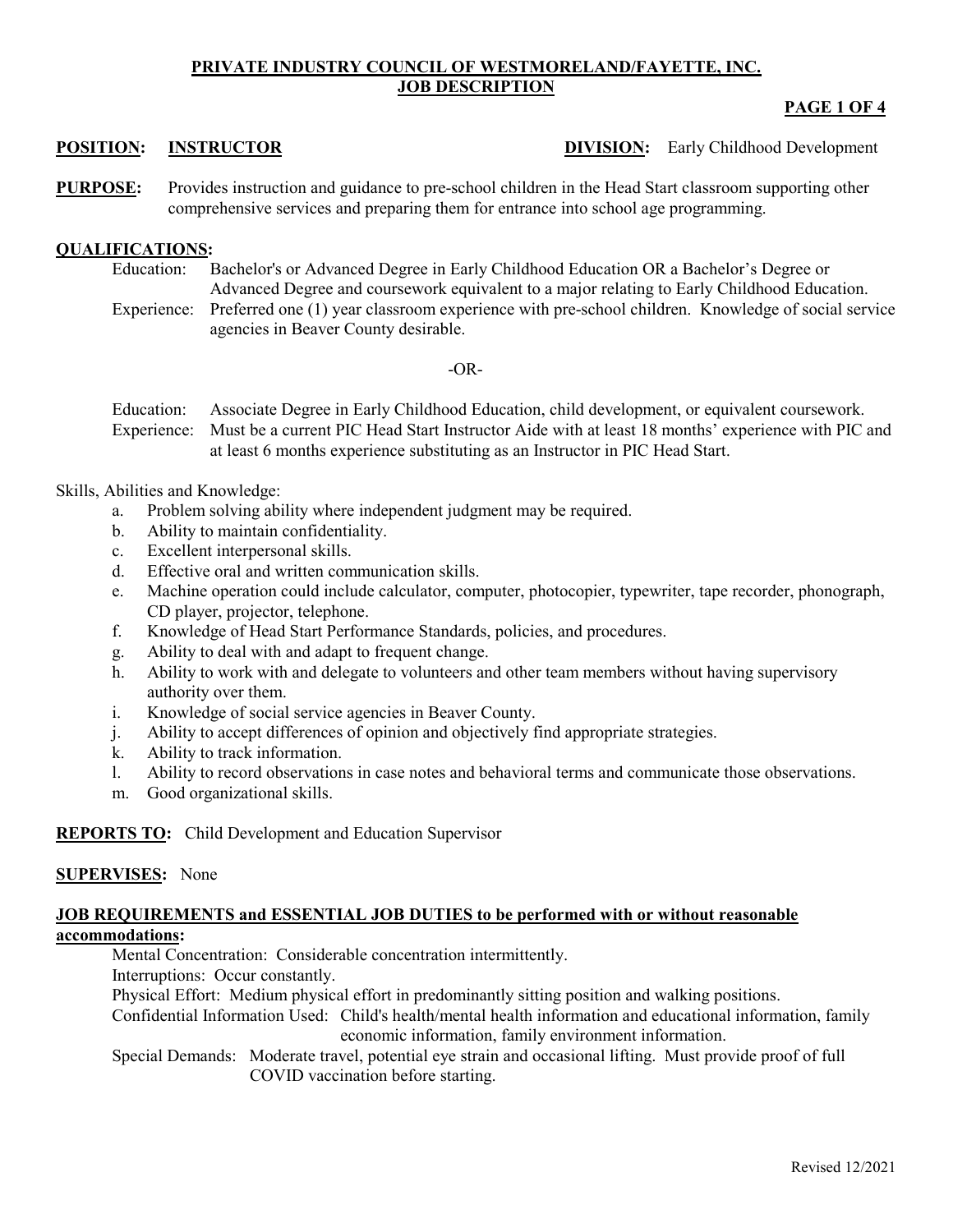Special Requirements: Current Act 33, Act 34 and FBI/DPW fingerprint clearance documentation at hire. Valid driver's license, verification of car insurance coverage, as well as reliable transportation (validated yearly minimum). Maintain teaching certification as addressed by Act 48.

Duties may include any or all of the following. This list is intended to be representative.

- 01. Conduct a minimum of two home visits and two conferences with each enrolled family.
	- $\triangleright$  Attend Individualized Education Plan [IEP] conferences including those that are held in homes when necessary.
	- Attend ITM (Interagency Team Meetings) as needed.
- 02. Plan and implement a sound instructional program by:
	- $\triangleright$  Attending IEP meetings and participating in the development of plans.
	- $\triangleright$  Attending IEP's in homes when necessary.
	- $\triangleright$  Teaching all special needs children according to IEP.
	- $\triangleright$  Constructing teaching tools to accomplish goals for parents and children.
	- $\triangleright$  Preparing weekly activities that include all areas of development for individual pre-schoolers.
	- $\triangleright$  Encouraging participation in group activities such as free play, dramatic play, safety in the classroom and on outings, etc.
	- $\triangleright$  Rotating materials in the classroom on a regular basis to coincide with studies and needs of the children.
	- $\triangleright$  Providing health and nutrition awareness activities for children and their families.
	- Promoting self-esteem through encouragement and accepting individual differences.
	- $\triangleright$  Writing observations of children's actions for the purpose of assessing development.
	- Monitoring and completing progress reports from observations of children's actions and discussing progress reports with parents a minimum of three times per year.
	- $\triangleright$  Researching necessary agencies for potential in-kind and social services.
	- $\triangleright$  Planning and organizing community representatives and outings.
	- $\triangleright$  Making referrals as necessary.
	- $\triangleright$  Providing transition activities that are developmentally appropriate and individualized.
	- Providing activities in all developmental areas that are developmentally appropriate and individualized.
- 03. Assess children in areas of growth on an ongoing basis.
	- > Complete a developmental screen on each enrolled child.
	- $\triangleright$  Complete social/emotional/self help screens on each enrolled child
	- $\triangleright$  Complete height/weights on each enrolled child.
- 04. Participate in staff meetings discussing program operation methods, child referrals, parent involvement, etc.
	- $\triangleright$  Informing and updating the improvements/problems with IEP's in preparation for transition.
	- $\triangleright$  Attending meetings with other social service, health or support agency to develop and plan for individual needs.
	- $\triangleright$  Develop individual behavioral plans to support child's needs.
- 05. Use Facilities and Health/Safety checklist as a guide, maintain a safe and healthy environment by:
	- Administering medications in life threatening circumstances when necessary.
		- $\triangleright$  Assisting in hand washing, brushing teeth, toileting.
		- $\triangleright$  Providing scheduled meals during classroom times.
		- $\triangleright$  Conducting fire drills at the site and emergency exit drill from buses.
		- $\triangleright$  Performing health checks of children (free from communicable disease).
		- $\triangleright$  Checking for and promptly reporting any signs of suspected abuse/neglect.
		- $\triangleright$  Modeling appropriate eating habits and mealtime behavior.
		- Cleaning classroom/socialization room/kitchen area and office space as needed.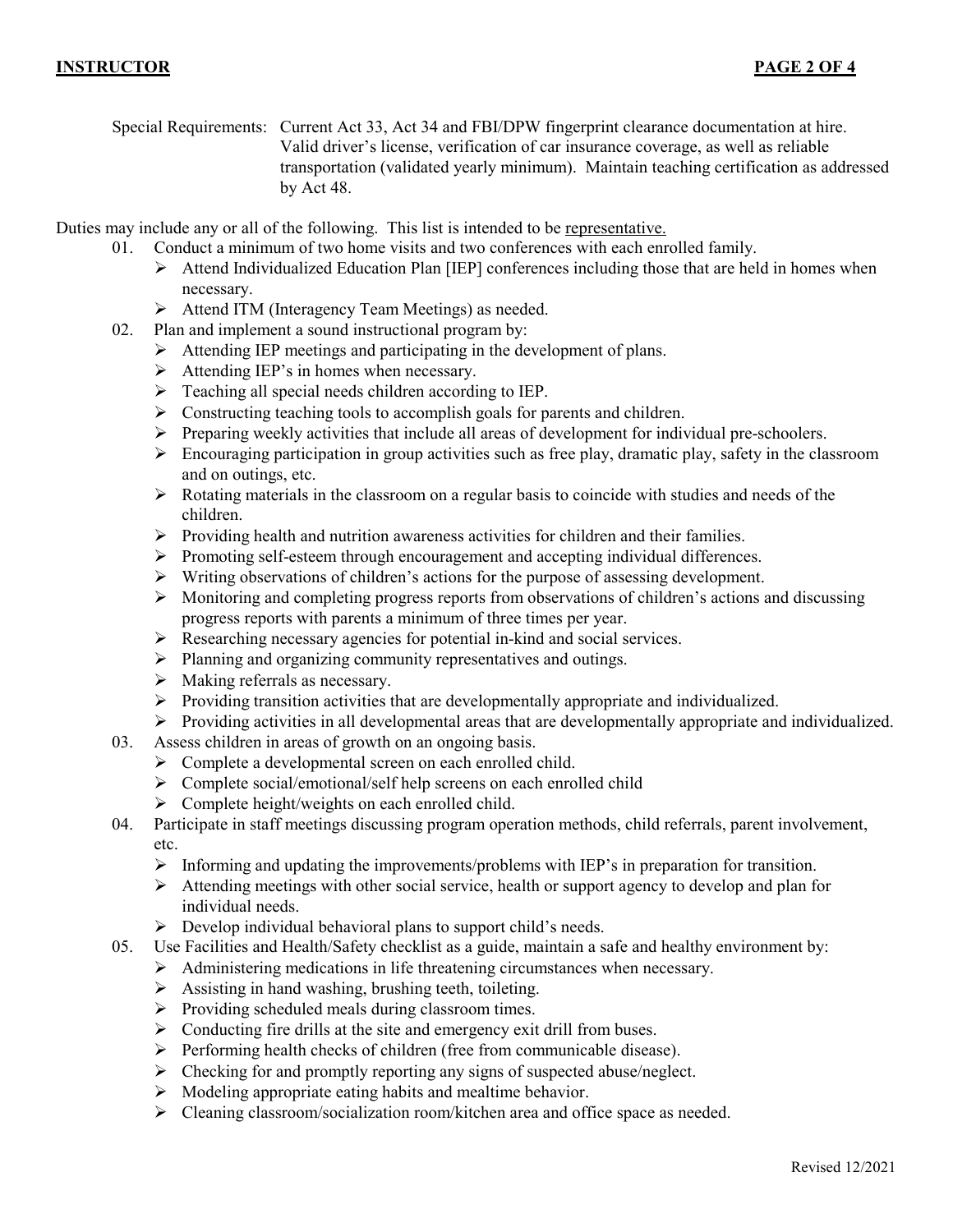- $\triangleright$  Administering First Aid/CPR when necessary.
- $\triangleright$  Preparing for emergency situations by keeping emergency supplies available and acquiring an evacuation site.
- 06. Coordinate, schedule, delegate, and oversee the monitoring of other staff with supervisory authority, parent participants, and community volunteers with Head Start Management team.
- 07. Implement the comprehensive programming with families enrolled in classroom services by:
	- $\triangleright$  Identifying and cultivating family strengths and goals using Family Partnership Plan.
	- $\triangleright$  Working with the family on a scheduled one-to-one basis in their home needed as identified by the Family Partnership Plan, updating the plan monthly.
	- $\triangleright$  Assisting parents in developing and fostering healthy self-concepts which will assist in becoming the primary family educator.
	- $\triangleright$  Assisting parents in developing ways of using household articles as teaching tools.
	- $\triangleright$  Keeping parents informed of parent meeting dates and activities planned by the parent committee and facilitating the parent meeting in their area.
	- $\triangleright$  Acting as a liaison and family advocate between community resources and the Head Start family.
	- $\triangleright$  Assisting families in fully utilizing all available community resources.
	- Making referrals and linking families with community services (i.e., DPW, Drug and Alcohol, prenatal services, housing, WIC, etc.)
	- Following up on family referrals and documenting progress.
	- $\triangleright$  Assisting parents in problem solving by helping them build on their own resources.
	- $\triangleright$  Assisting in building links between families and community agencies.
	- $\triangleright$  Assisting with crisis intervention by helping families in emergency situations (emergency fuel assistance, housing).
	- Arranging transportation and accompanying families to appointments (i.e. medical, WIC, DPW) when necessary.
	- $\triangleright$  Conducting parent surveys, assessments and training plans.
	- $\triangleright$  Supporting families in obtaining insurance, establishing medical and dental homes, and promoting and assisting families to maintain their child's preventive medical and dental care.
	- $\triangleright$  Cultivating family strengths using Family Goals Plan.
	- $\triangleright$  Including all Head Start components one time or more during the month (Education, Parent Involvement, and Social Services).
- 08. Visit Social Service agencies, as needed, to become aware of functions, gather literature, and become familiar with operations.
- 09. Attend training and meetings to seek to attain greater knowledge in Child Development field (i.e. Special conditions, signs/symptoms, etc.).
- 10. Maintain daily/monthly paperwork and records required by program procedures or as requested including:
	- $\triangleright$  Filling out required monthly paperwork (attendance sheets, forms required for telephone and home contacts, in-kind forms, transportation requests, lesson/social plans, requisitions, etc.).
	- $\triangleright$  Maintaining a monthly schedule, updating daily or as necessary as changes occur.
	- $\triangleright$  Gathering statistics for preparing reports when requested.
	- $\triangleright$  Preparing timesheets and travel vouchers.
	- $\triangleright$  Updating the children's individualized plans.
	- $\triangleright$  Completing Early Intervention, IEP, Health Program Reporting forms and updating IEP's as needed.
- 11. Substitute, when necessary and available.
- 12. Coordinate and perform recruiting tasks.
	- Assisting in completing pre-applications and registrations on families in Beaver County.
	- $\triangleright$  Assisting with recruitment at special community events.
	- $\triangleright$  Giving input on and distributing recruitment materials to inform parents and the community.
	- Fracking recruitment efforts and providing input on recruitment opportunities.